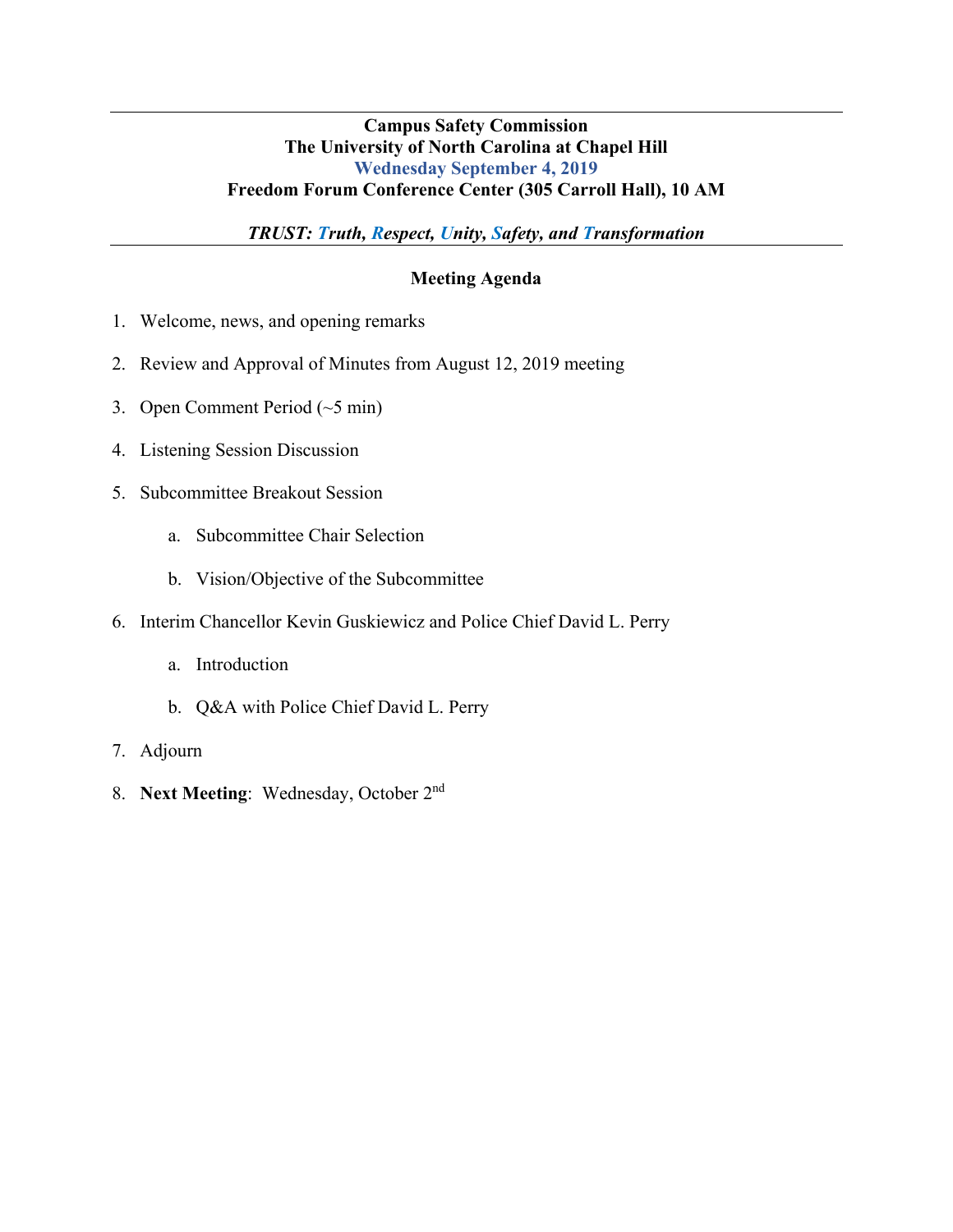### **Campus Safety Commission The University of North Carolina at Chapel Hill <http://campussafetycommission.web.unc.edu/>**

### *TRUST: Truth, Respect, Unity, Safety, and Transformation*

#### **Fall 2019 Listening Sessions**

**What is the Campus Safety Commission (CSC)?** The CSC was convened by Interim Chancellor Guskiewicz in April 2019. The mission is to assess the campus climate and culture around campus safety. The CSC was established in a climate of a "crisis of trust" between members of the campus community and the campus police, largely associated with events surrounding protests and events related to the removal of the Confederate Memorial. The 20 members of the Commission include students, staff, faculty, and community members.

**What is our goal today?** During the months of September and October, members of the CSC are meeting with many student, staff, faculty, and community groups, in large and small settings, to gather feedback. We hope to use this feedback to inform a larger discussion, a campus-wide Town Hall Meeting in November 2019, which will also include discussion of a university-commissioned review of police actions during significant events related to the protests and activities of the 2018-19 academic year.

**What will be done with your comments?** We will follow "Chatham House Rules" which means that no individuals will be identified or linked to any particular statement, but we will make use of any comments made, attributing them only to these listening sessions. Please note that tonight is designed as a *listening* session; we will not necessarily have answers to all your questions or concerns. We hope to present these at our Town Hall meeting in November and spark a dialogue leading to response, recognition, and healing.

#### **What we want to know from you:**

We would pose these questions, but we are also open to your open-ended feedback.

- 1. What do you need from the University in order to enhance your sense of personal safety?
- 2. Do you feel that there is a crisis of trust? If so, can you suggest some possible solutions?
- 3. Outside of the context of the protests and demonstrations related to the Confederate Monument, what makes you feel *unsafe* on campus? What are the main sources contributing to "*a lack of feeling of safe*"? Where or in what circumstances do you feel unsafe?
- 4. Concerning the protests and demonstrations related to the Confederate Monument, what has made you feel safe or unsafe? Did the police make you feel safe or unsafe? In what ways? How? Is this your personal experience, that of others you know, or based on what you have seen in the media?
- 5. If you are a member of a particular group or community, are there specific or particular safety concerns for that group that you would like to underscore?
- 6. We are open to any other comments or ideas you have.

Please note: If you would like to leave anonymous feedback or think of additional ideas after this listening session, please go to this web site where you can leave your feedback for the Commission. Please do so before October 3[1](#page-1-0), 2019. Our website  $xxx<sup>1</sup>$ 

<span id="page-1-0"></span><sup>1</sup> Need anonymous website / form only asking about comments / feedback relating to campus safety / Fall 2019 Listening Sessions, with an optional place to indicate status as undergraduate student, graduate / professional student, staff, faculty, or community member but with no email needed.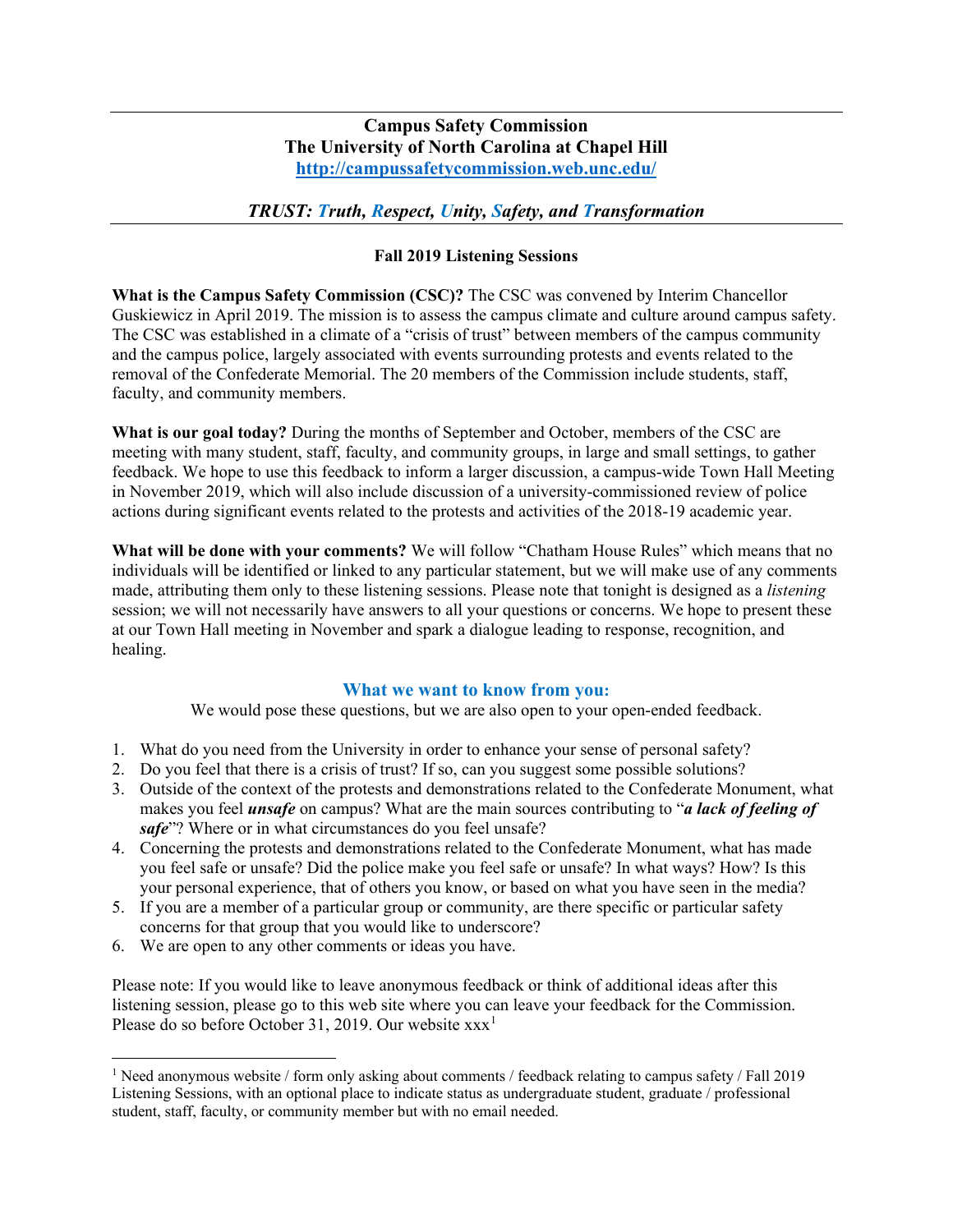## **Campus Safety Commission University of North Carolina At Chapel Hill**

# **FOCUS GROUPS/LISTEN SESSIONS**

| <b>Group</b>            | <b>Date</b>                | <b>Time</b>   | <b>Location</b> | <b>Team</b> |
|-------------------------|----------------------------|---------------|-----------------|-------------|
|                         |                            |               |                 |             |
| <b>CSC General Body</b> | Tuesday, Sept. 17          | $6:30 - 8 PM$ | <b>TBD</b>      |             |
| <b>CSC Group 1</b>      | Wednesday, Sept. 18        | $6 - 7:30$ PM | TBD             |             |
|                         |                            |               |                 |             |
| <b>CSC Group 2</b>      | Thursday, Sept. 19         | $6 - 7:30$ PM | TBD             |             |
|                         |                            |               |                 |             |
| CSC Group 3             | Monday, Sept. 23           | $6 - 7:30$ PM | TBD             |             |
| <b>CSC General Body</b> | <b>Wednesday, Sept. 25</b> | $6:30 - 8 PM$ | <b>TBD</b>      |             |
|                         |                            |               |                 |             |
| CSC Group 4             | Thursday, Sept. 26         | $6 - 7:30$ PM | TBD             |             |
|                         |                            |               |                 |             |
| <b>CSC General Body</b> | Tuesday, Oct. 1            | $6:30 - 8 PM$ | <b>TBD</b>      |             |
| CSC Group 5             | Wednesday, Oct. 2          | $6 - 7:30$ PM | TBD             |             |
|                         |                            |               |                 |             |
| CSC Group 6             | Thursday, Oct. 3           | $6 - 7:30$ PM | <b>TBD</b>      |             |
|                         |                            |               |                 |             |
| CSC Group 7             | Tuesday, Oct. 8            | $6 - 7:30$ PM | TBD             |             |
|                         |                            |               |                 |             |
| <b>CSC Group 8</b>      | Thursday, Oct. 10          | $6 - 7:30$ PM | <b>TBD</b>      |             |
|                         |                            |               |                 |             |